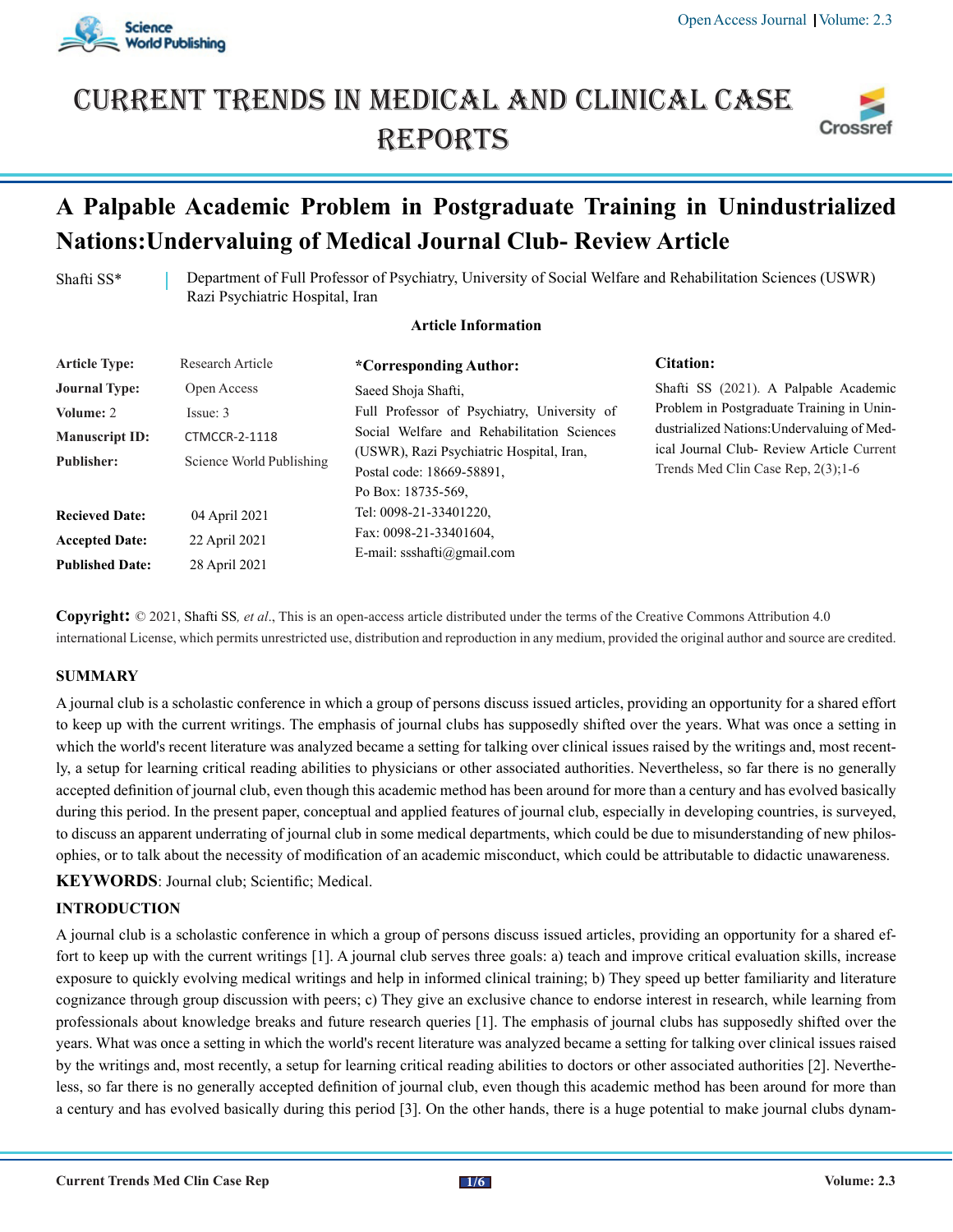

ic, modern and interactive and keeping them alive by dispelling obsolete opinions. Journal clubs help the post-graduates in keeping well-informed of new data, endorsing attentiveness of current research discoveries, learning to critique and assess investigation and inspiring use of inquiry in practice [4, 5]. So, improvement of knowledge and reading routines, while keeping the impetus of medical information may create interest for research. Since the regular educational sittings, formal appraisals, or integrated evidence-based medicine teaching scarcely challenging this curriculum, journal clubs remain crucial in post-graduate medical education [1]. Evidence-based medicine is defined as the 'conscientious, explicit and judicious use of the current best evidence in making decisions about the care of individual patients' [6]. The alternate to this is 'I do as I wish', or whim-based medicine, or 'I do as my teacher does', or eminence-based medicine, and they both are neither standardized nor cost-effective and definitely not reproducible and often pitifully defenseless in the court of law. Devotion to evidence-based practice necessitates latest information and a thorough understanding of critical evaluation to navigate the minefield of medical works which adds on every day at shocking extents. Regrettably, physicians often begin clinical life deficient in these abilities as these talents are not taught amply to them in medical schools. A journal club fills in this break of data and helps one practice evidence-based medicine from now on [1]. In the present paper, conceptual and applied features of journal club, especially in developing countries, is surveyed, to discuss an apparent underrating of journal club in some medical departments, which could be due to misunderstanding of new philosophies, or to talk about the necessity of modification of an academic misconduct, which could be attributable to didactic unawareness.

#### **BACKGROUND**

From the time in 1877, when Sir William Osler started the first formal journal club for undergraduates at McMaster University, nearly all good departments, teaching various divisions of Medicine and Surgery, have attempted to have a journal club [7]. Sir William originally initiated with the idea of expediting distribution of high-priced journals and later advanced it into a book and journal club, which met over dinner to check the newest in medical research. He wanted that the journal club should 'afford opportunities, which after graduating you never get, of learning how to prepare papers and express your ideas correctly'. He also hoped the meetings would secure 'training in the difficult science of debate' [7]. These aims of promoting the discussion and critique of research remain largely the essence of every journal club even today [1]. The first randomized controlled trial about the effect of journal clubs on knowledge and the critical judgment was done in 1988. Medical interns received either journal club teaching or a series of conferences. Approximately 86% of the journal club group testi-

fied developments in their reading behaviors compared with 0% in the control group. Journal club contributors, as well, attained greater knowledge scores [8]. Journal clubs were found to improve reading conducts, information of epidemiology and statistics and use of medical texts in practice. It enabled an interest in research and this, in turn, powered evidence-based medicine and delivery of a medium that inspired discussion and debate [1]. As said earlier, initially the main goal of the journal club was to help applicants keep up-to-date of the growing body of medical writings. Over time, the emphasis of journal club has progressed to teaching critical evaluation skills and evidence-based medicine, while maintaining the original goal of helping apprentices and practicing physicians to keep informed about the research works in their field [9]. Currently, refining reading habits, teaching critical assessment abilities, increasing the use of medical writings in clinical practice, improving patients' care, and increasing knowledge of clinical epidemiology and biostatistics, are among the main goals of journal club [10] (Table 1). On the other hand, the flexibility and academic challenge provided by journal club have encouraged its usage not only in general medicine and several medical specialties, but also in dentistry, nursing and other related health professions [11, 12 and 13].

#### **DISCUSSION**

Over the last 10 years, a number of publications have talked about the aims, setting, and teaching approaches of residential journal clubs and evaluated the related outcomes [14-17]. Though many articles discuss how journal clubs can be used to appraise medical writings, only a few have studied what physicians are really doing [18]. While journal club is a respected method of reviewing and discussing the scientific works in medicine, till now there is no generally accepted description of that [18-26]. Also, while most training programs support journal club, they are not similarly successful in meeting their scholastic purposes or maintaining resident's attentiveness [9, 22] (Table 4 and 5). But unfortunately the situation of journal club in developing societies is not in all places or departments suitable, which can be due to lack of pragmatic insight or rational knowledge about the basic principles and goals of journal club (Table 1). Unsystematic choice of articles, non-attendance of accomplished director or well-informed faculties in meetings, lack of planned strategy for evaluation of sessions, deficiency of incentives or rubrics for comprehensive presence of apprentices, subjective stress on only one aspect of journal club, like keeping in touch with the growing body of medical writings or news bulletin, focusing on abstracts in place of full articles, replacing systematic research articles or clinical studies with short communications, opinions, commentaries or letter to editors, which usually involve open or non-randomized investigations or analyses, ceaseless choice of review articles or systematic review arti-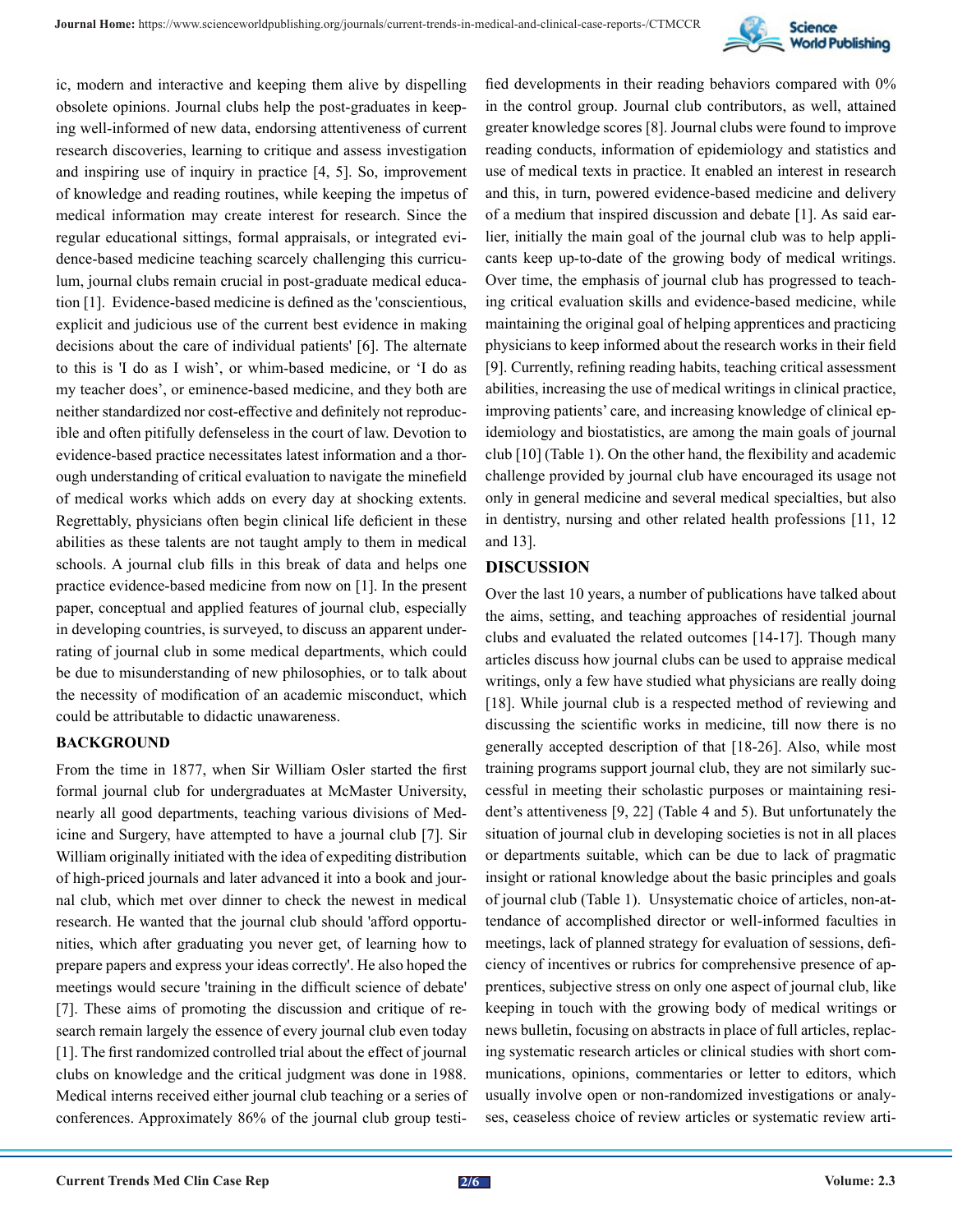

cles, which usually get around detailed method and materials of designated researches and may become dependent on analyzer's inclinations or orientations, are among the messy performances of some medical departments in developing countries with respect to journal club conferences. Also, though the scientific value of an individual article has nothing to do with the impact factor of a journal, and genuine impact factors for journals vary noticeably across disciplines, selecting articles, habitually or uncritically, from journals with impact factor of  $\leq 1$ , instead of journals with impact factor of  $\geq$ 3 (3 = good, 10 = excellent), may weaken the said objectives due to conceivable methodological inaccuracies or uncertain conclusions [27]. On the other hand, some scholars have suggested choosing a good journal with a very high rejection rate. For example, the New England Journal of Medicine has a rejection rate of over 90%, thus ensuring the scientific quality of its papers. Similarly, looking for the name of the institution, the author's name, the probable grant support, and a note about whether the selected paper was awarded by an organization or presented at an international meeting, and finally the gap between the dates of submission and acceptance have been proposed as helpful parameters for deciding on a journal club article [1]. Also, considering journal club as a cross-sectional and unidirectional academic instrument, instead of a longitudinal and multidimensional educational apparatus, which can be shortened, displaced or deleted at all, if seems compulsory to the residents or faculties, roots in misunderstanding or unfamiliarity with regard to present speed of advancement of medical sciences and skills. Future methodical researches depend on past informative achievements and such an appreciated purpose cannot be attained by sidestepping the current scientific techniques and outlooks. On the other hand, since journal club is a link between earlier studies and current explorations, which can formulate the progression of parallel examinations, chronologically or conjointly, it is an applicable enlightening instrument for planning the algorithm of upcoming proposals or researches. For the same reason the scientific value of nominated journal or article is an important issue in journal club. Residents need genuine, sturdy and scrupulous foundations for planning and constructing their own proposals, and a well-thought-of article from an esteemed journal can make such an intention available. Reducing journal club into a just informing maneuver, which is a well-known attitude among faculties and residents, may sometimes end into more restriction of abstracts, for saving time, and reading merely conclusions of a series of nominated articles. Such a scheme, while is valued during final exams, is not appreciated as an educational program. Likewise, restricting article choice to a specific range of people, such as residents in the last academic year, who are preparing themselves for final tests, instead of an all-inclusive policy that includes all residents, may discard generalization of the aforesaid

academic benefits (Table 1). Undoubtedly, any particular group with its own purposes can have and do their own conferences, without making vulnerable the curriculum. All apprentices should know that each course or program of study has its specific essences and ideas, which should be presented by related instructors from the opening steps. So, some preliminary exploratory sessions for new learners, before starting of official meetings, is a proper maneuver for ultimate attainment of such academic goals. Since some of the present apprentices will be the future academics, without getting the main keystones of a program they cannot carry out their pedagogic responsibilities meticulously and may not transfer a through concept to the next learners. But how such an academic process is possible? Maybe by means of repeated inquiries [26] (Table 2); this may give the necessary feedback for further modification of educative efforts. Moreover, the routine evaluation of sessions by listeners can emphasize the importance of meetings and highlights effectively the objectives of journal club (Table 3). While it is comprehensible that changing academic routines, as like as other conducts, is not always easy or free from other intervening factors, medical education needs a continuous upgrading, if it desires to become perfect. In addition, there is no guarantee that underestimation of a specific course may not spread to other set of courses. Since the educative instruments are not indefinite, every fragment of a training program should be considered prudently. Maybe, relative deficiency of academic literature with respect to pedagogic strategies or guidance, in opposite to various available clinical medical textbooks, may have increased the scholastic negligence, especially in some developing countries. Anyhow it is not deniable that providing general educational recommendations, too, demands specific systematic research and formulations. Todays, for some scholars in developing countries, scheme of journal club seems mostly as an academic routine than a methodical style. While some aspects of journal club, like setting or mentorship, have been probed by interested scholars [18-27], the foremost acknowledged purposes of journal club (Table 1), as well, demand disciplined study individually. Such a standpoint is in accord with the finding of Lentscher et al., who sought to find the effect of a structured journal club curriculum that incorporated The Lancet Handbook of Essential Concepts in Clinical Research on objective and self-assessed knowledge of residents, based on a retrospective observational study, and found no significant improvement in resident self-assessed knowledge following curriculum implementation; though There was a trend toward improved objective knowledge. So, he as well concluded that there is a lack of standardized and well-studied methods to teach residents how to check and appraise medical literature and research [28]. Therefore, while Training in literature appraisal and statistical interpretation is one of the residency training requirements, and often a journal club format is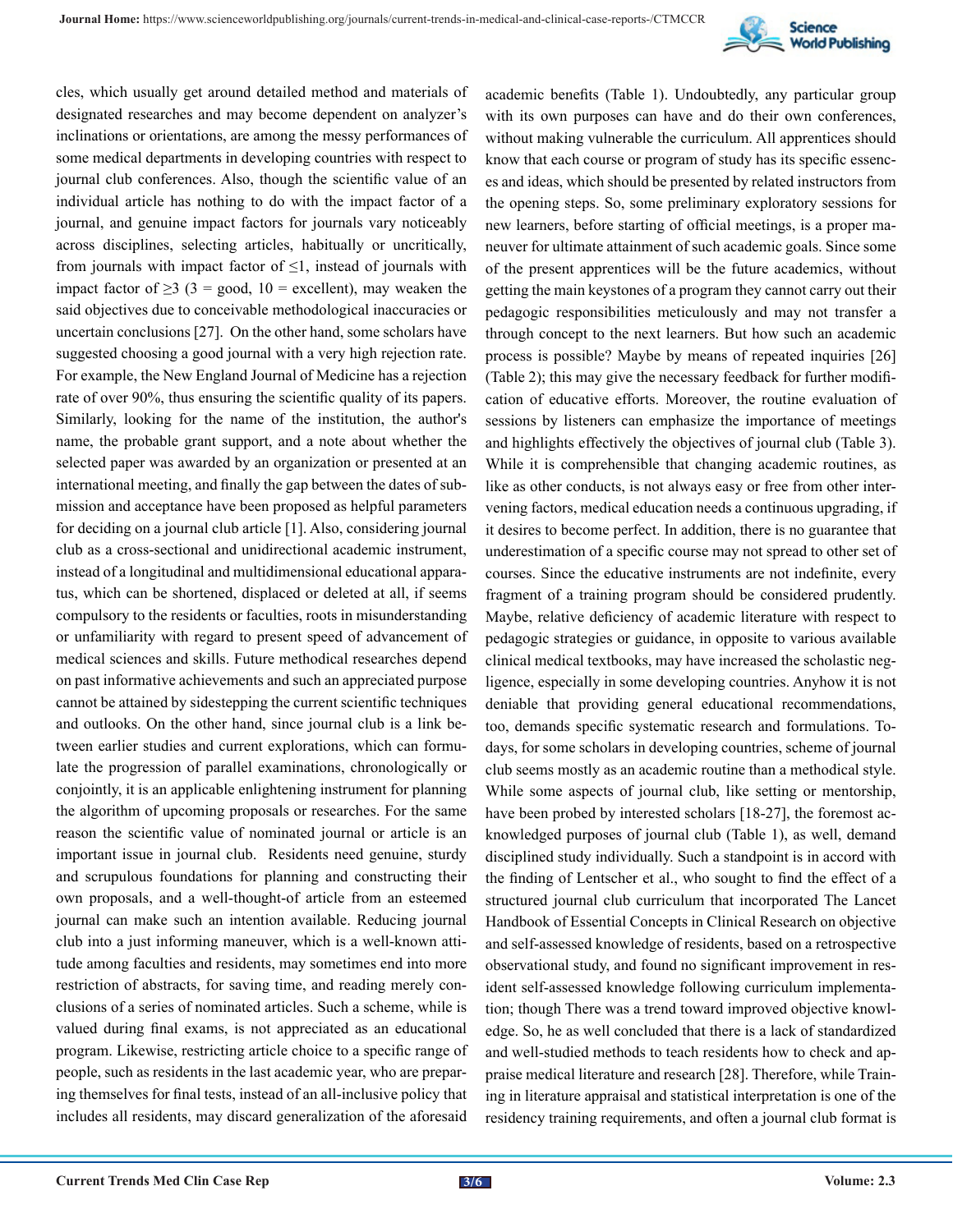

used to teach this competency, this teaching modality is not standardized or well-studied regarding its efficacy. So, despite the fact there is huge published literature, which describe the presentation of journal club in different surroundings and for different health clients, no 'Gold Standard' for conducting a journal club, or to assess its usefulness in translating knowledge into practice is obvious [29]. Thus, it is an ongoing challenge for clinicians to plan and sustain an exciting and educational journal club blueprint that helps the contributors to stay up to date with the scientific and medical texts, and to translate journal club activities into evidence-based practice [30, 31]. So, lack of valid papers with respect to the usefulness of journal club in the field of medical education is still visible [32]. There are many reports of its use as an instructive instrument and stratagem, but almost none about its application for discussing medical published papers from an educative standpoint [33]. Achievement of such intentions will help to shape analogous and arranged journal club sessions in all places.

| An educational instrument and stratagem                         |
|-----------------------------------------------------------------|
| An scholastic method for improving patients' care               |
| Increasing the use of medical literature in clinical practice   |
| Keeping up-to-date of the growing body of medical texts         |
| Talking over clinical issues raised by the literatures          |
| Analyzing recent literature                                     |
| Learning critical reading skills                                |
| Refining reading habits                                         |
| Teaching critical assessment skills                             |
| Translate JC activities into evidence-based practice            |
| Increasing knowledge of clinical epidemiology and biostatistics |

**Table 1:** Essential objectives of journal club

**Table 2:** A questionnaire for valuation of pedagogic usefulness of journal club

| Q 1-In your opinion what is the most important goal of a journal club (JC)?                                                                                         |
|---------------------------------------------------------------------------------------------------------------------------------------------------------------------|
| Q 2-Which of the above goal/goals is achieved by JC?                                                                                                                |
| Q 3- Found attending JC to be of educational value.                                                                                                                 |
| Q 4-You found preparing for JC to be of educational value.                                                                                                          |
| Q 5-In your opinion JC helped in development of research protocols.                                                                                                 |
| Q 6-Has your research work/dissertation come out of a JC?                                                                                                           |
| Q 7-Presentation at JC helped refine your research work?                                                                                                            |
| Q 8- In your opinion JC provides good review of public health related literature.                                                                                   |
| Q 9-In your opinion JC provides stimulus to further review a topic.                                                                                                 |
| Q 10- In your opinion JC facilitates development of critical appraisal skills.                                                                                      |
| Q 11-Please indicate the most important reason/reasons for your decision to attend JC.                                                                              |
| Q 12- Which key journals would you like to be made mandatory for the residents to review?                                                                           |
| Q 13-Which of the methods for continuing education do you prefers the most?                                                                                         |
| Q 14- Do you think that introduction of a standard check list for review of different segments of an article would be helpful to<br>improve resident participation? |
| Q 15-In your opinion the current format of JC is satisfactory.                                                                                                      |
| Q 16-In your opinion is residency program faculty participation in JC satisfactory?                                                                                 |
| Q 17- In your opinion is departmental faculty participation in JC satisfactory?                                                                                     |
| Q 18- Have you ever presented a mock presentation before JC?                                                                                                        |
| Q 19- In your opinion is presenting a mock presentation a valuable exercise in preparing for JC?                                                                    |
| Q 20- Have you ever been assigned the responsibility of JC coordination?                                                                                            |
| Q 21- In your opinion is/was coordinating JC was a helpful experience to your own residency training?                                                               |
| Q 22- Is the timing of journal club (i.e. the first thing in the morning) appropriate?                                                                              |
|                                                                                                                                                                     |

Q 23- Recommendations to improve overall quality of JC.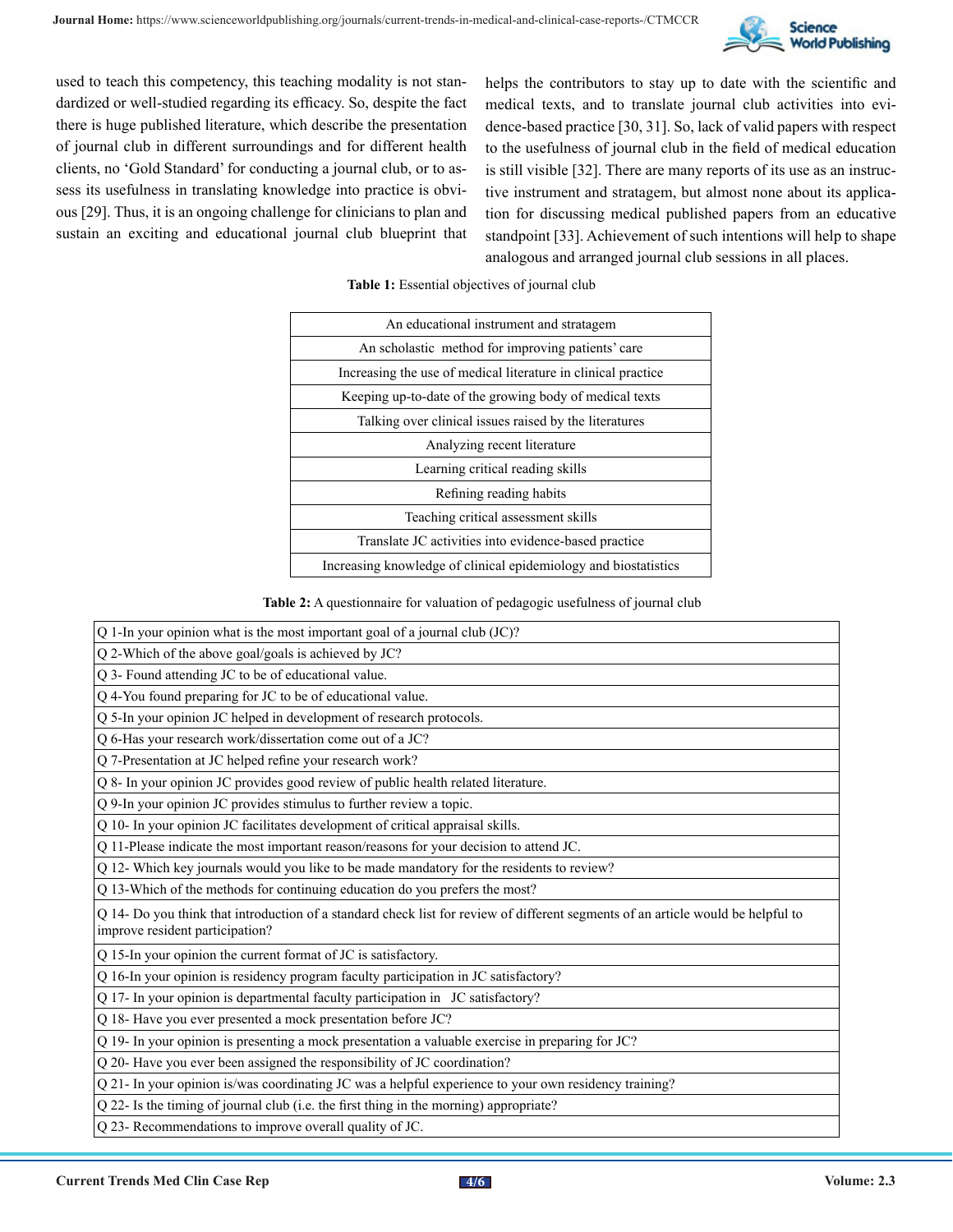

#### **Table 3:** Appraisal of presentation of journal club

| Timeliness of resident preparation and communication regarding the development of the presentation               |
|------------------------------------------------------------------------------------------------------------------|
| Analysis of the study design, validity and applicability of the results to his/her practice                      |
| The resident's overall contribution to journal club in terms of presenting their paper or leading the discussion |
| Appropriateness of visual aids during conference                                                                 |
| Concise and accurate presentation of article                                                                     |
| Ability to answer questions from the audience                                                                    |
| Overall performance                                                                                              |
|                                                                                                                  |

#### **Table 4:** Characteristics of successful journal clubs

| Teaching and using critical appraisal skills <sup>19</sup>                                                                           |
|--------------------------------------------------------------------------------------------------------------------------------------|
| Regular and scheduled meetings <sup>19</sup>                                                                                         |
| Appropriate meeting timing and incentives <sup>19</sup>                                                                              |
| Regular attendance by faculty members <sup>20</sup>                                                                                  |
| Mandatory attendance by apprentices <sup>20</sup> , or at least 50% attendance <sup>21</sup>                                         |
| Smaller size of participants (12 or less residents) $^{22}$                                                                          |
| Adequate longevity of program (at least two years) <sup>23</sup>                                                                     |
| Clear short-term and long-term goals $20$                                                                                            |
| A trained journal club leader for choosing papers and leading discussion 18,19 and 24-26                                             |
| Circulating papers prior to the meeting <sup>19</sup>                                                                                |
| Proper using of internet for online conferences, broader participation of contributorsor wider presentation of session <sup>20</sup> |
| Summarizing of journal club findings <sup>19</sup>                                                                                   |
| Use of a structured checklist 18, 27                                                                                                 |

#### **CONCLUSION**

Journal club, as an important educative instrument, demands a novel appraisal, theoretically and pragmatically, especially in developing countries, for realization of its enhanced short-term and long-term valued goals. Achievement of scientific purposes demands correction of academic attitude, abating unreasonable underrating, and expansion of pedagogic objectives and successes.

#### **REFERENCES**

- 1. [Bhattacharya S. Journal club and post-graduate medical education.](https://www.ncbi.nlm.nih.gov/pmc/articles/PMC5868110/) [Indian J Plast Surg. 2017; 50: 302–5.](https://www.ncbi.nlm.nih.gov/pmc/articles/PMC5868110/)
- 2. [Linzer M. The journal club and medical education: over one hundred](https://pubmed.ncbi.nlm.nih.gov/3324090/) [years of unrecorded history. Postgraduate Medical Journal.1987; 63:](https://pubmed.ncbi.nlm.nih.gov/3324090/)  [475-8](https://pubmed.ncbi.nlm.nih.gov/3324090/).
- 3. Valentini RP, Daniels SR. The journal club. Postgrad Med J. 1997; 73: 81-85.
- 4. [Ebbert JO, Montori VM, Schultz HJ. The journal club in postgrad](https://pubmed.ncbi.nlm.nih.gov/12098365/)[uate medical education: A systematic review. Med Teach. 2001; 23:](https://pubmed.ncbi.nlm.nih.gov/12098365/) [455–61.](https://pubmed.ncbi.nlm.nih.gov/12098365/)
- 5. [Harris J, Kearley K, Heneghan C, Meats E, Roberts N, Perera R, et](https://pubmed.ncbi.nlm.nih.gov/21182379/#:~:text=Abstract,effectiveness has not been established.)  [al. Are journal clubs effective in supporting evidence-based decision](https://pubmed.ncbi.nlm.nih.gov/21182379/#:~:text=Abstract,effectiveness has not been established.) [making? A systematic review. BEME guide no 16. Med Teach. 2011;](https://pubmed.ncbi.nlm.nih.gov/21182379/#:~:text=Abstract,effectiveness has not been established.) [33: 9–23.](https://pubmed.ncbi.nlm.nih.gov/21182379/#:~:text=Abstract,effectiveness has not been established.)
- 6. [Sackett DL, Rosenberg WM, Gray JA, Haynes RB, Richardson WS.](https://pubmed.ncbi.nlm.nih.gov/8555924/) [Evidence based medicine: What it is and what it isn't. BMJ. 1996;](https://pubmed.ncbi.nlm.nih.gov/8555924/) [312: 71–2.](https://pubmed.ncbi.nlm.nih.gov/8555924/)
- 7. Cushing H. The Life of Sir William Osler. Vol. 1. Oxford At The Clarendon Press. 1925; 154.
- 8. [Linzer M, Brown JT, Frazier LM, DeLong ER, Siegel WC. Impact](https://pubmed.ncbi.nlm.nih.gov/3050179/)

[of a medical journal club on house-staff reading habits, knowledge,](https://pubmed.ncbi.nlm.nih.gov/3050179/) [and critical appraisal skills. A randomized control trial. JAMA 1988;](https://pubmed.ncbi.nlm.nih.gov/3050179/) [260: 2537–41.](https://pubmed.ncbi.nlm.nih.gov/3050179/)

- 9. [Alguire PC. A review of journal clubs in postgraduate medical edu](https://pubmed.ncbi.nlm.nih.gov/9613892/)[cation. J Gen Intern Med. 1998; 13: 347–53.](https://pubmed.ncbi.nlm.nih.gov/9613892/)
- 10. [Sánchez-Mendiola M, Morales-Castillo D, Torruco-García U, Vare](https://pubmed.ncbi.nlm.nih.gov/26667394/)[la-Ruiz M. Eight years' experience with a Medical Education Jour](https://pubmed.ncbi.nlm.nih.gov/26667394/)[nal Club in Mexico: a quasi-experimental one-group study. BMC](https://pubmed.ncbi.nlm.nih.gov/26667394/)  [Medical Education. 2015; 15: 222](https://pubmed.ncbi.nlm.nih.gov/26667394/)
- 11. [Lee AG, Arnold AC, Olson RJ, Carter K, Beaver HA, Boldt HC, et](https://pubmed.ncbi.nlm.nih.gov/16263369/)  [al. Using the Journal Club to teach and assess competence in prac](https://pubmed.ncbi.nlm.nih.gov/16263369/)[tice-based learning and improvement: a literature review and recom](https://pubmed.ncbi.nlm.nih.gov/16263369/)[mendation for implementation. Surv Ophthalmol. 2005; 50: 542–8.](https://pubmed.ncbi.nlm.nih.gov/16263369/)
- 12. [Phitayakorn R, Gelula MH, Malangoni MA. Surgical journal clubs:](https://pubmed.ncbi.nlm.nih.gov/17189124/) [A bridge connecting experiential learning theory to clinical practice.](https://pubmed.ncbi.nlm.nih.gov/17189124/) [J Am Coll Surg. 2007; 204: 158–63](https://pubmed.ncbi.nlm.nih.gov/17189124/).
- 13. [Shifflette V, Mitchell C, Mangram A, Dunn E. Current approaches](https://pubmed.ncbi.nlm.nih.gov/22365860/) [to journal club by general surgery programs within the Southwestern](https://pubmed.ncbi.nlm.nih.gov/22365860/) [surgical congress. J Surg Educ. 2012; 69: 162–6.](https://pubmed.ncbi.nlm.nih.gov/22365860/)
- 14. Newble D, Cannon, R. A Handbook for Medical Teachers (3rd Edition). Lancaster, Kluwer Academic Publishers, 1994.
- 15. Russell T. Effective Feedback Skills (The Practical Trainer Series), London, Kogan Page Ltd; 1998.
- 16. Greenhalgh T & Weatherall, D. How to Read a Paper, London, BMJ Books; 1997.
- 17. Watts, NT. Handbook of Clinical Teaching. Edinburgh, Churchill Livingstone. 1990.
- 18. Van Derwood JG, Tietze PE, Nagy MC. Journal clubs in family practice programs in the southeast. South Med J. 1991; 84: 483.
- 19. [Linzer M, DeLong ER, Hupart KH. A comparison of two formats](https://pubmed.ncbi.nlm.nih.gov/3612735/) [for teaching critical reading skills in a medical journal club. J Med](https://pubmed.ncbi.nlm.nih.gov/3612735/)